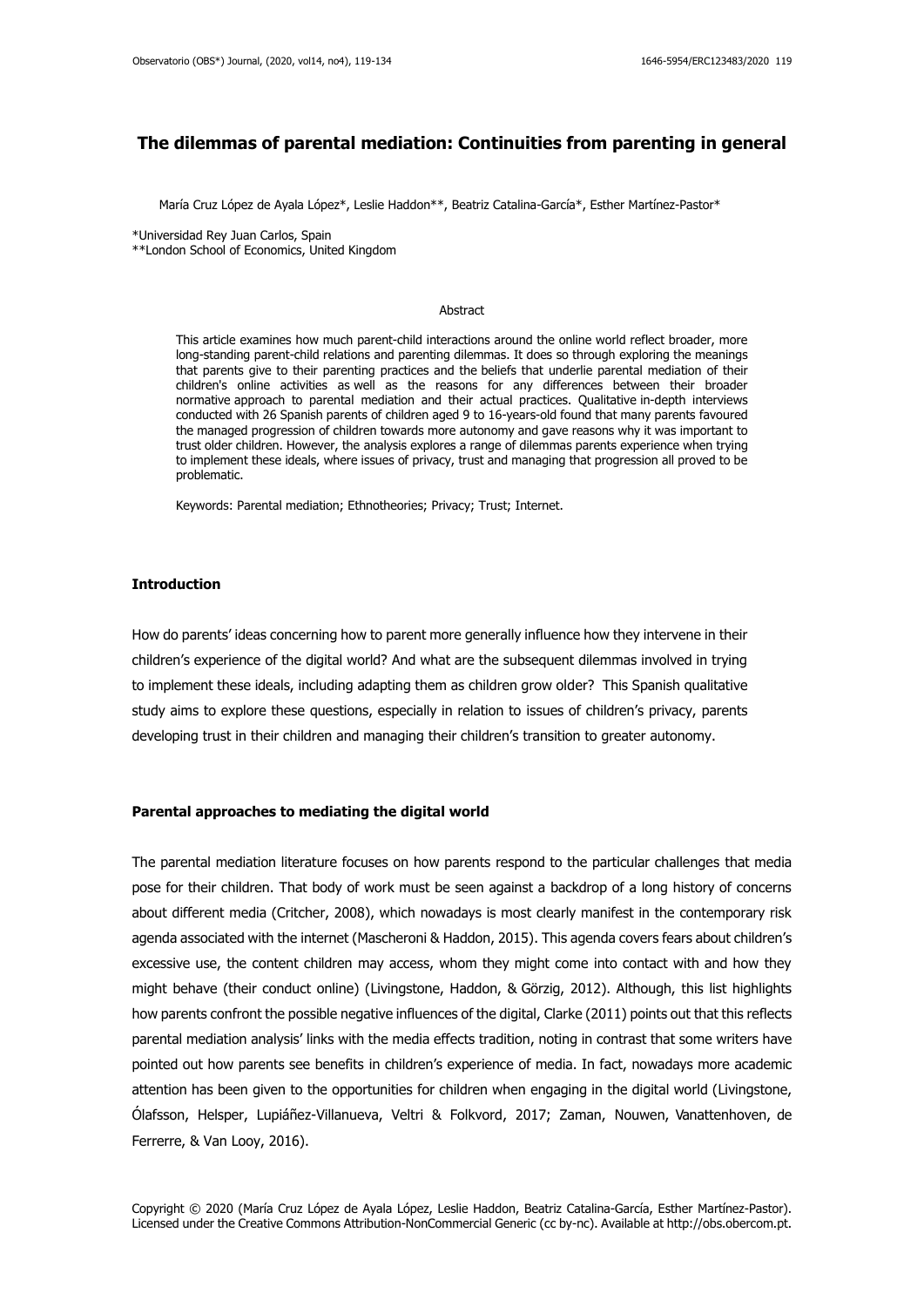Originally, typologies of parental mediation strategies were developed in relation to how parents managed their children's experience of television (e.g. Austin, 1993). These typologies were than adapted to cover how they intervene in children's experience of the digital world more generally (e.g. Clark, 2013; Livingstone & Helsper, 2008; Livingstone, Mascheroni, Dreier, Chaudron, & Lagae, 2015; Mesch, 2009). They now include such strategies as talking about with children about the digital world, or engaging in it with children (active mediation), making and policing rules about such aspects as 'screen time' (restrictive mediation) and parental surveillance of their children's internet use (monitoring) (Livingstone et al, 2012)

Empirical research has shown how parental mediation changes with the age of the child. Some studies have noted that parents specifically use less intrusive strategies, such as restrictive mediation and online monitoring, as children grow older, instead asking their children to tell them about their use and mediating through being near-by (Glatz, Crowe, & Buchanan, 2018; Lee, 2012; Livingstone & Helsper, 2008; Padilla-Walker, Coyne, Fraser, Dyer, & Yorgason, 2012; Sonck, Nikken, & Haan, 2013). Yet other research points to how parents prefer to communicate with their children and get involved in their online activities (Symons, Ponnet, Walrave, & Heirman, 2017). Hence, the details of the evidence are a little mixed, but overall some change in how parents approach their role as children age is evident.

If parental mediation assumes media pose special questions, and parental responses must to some extent be particular to media, different writings about parenting in effect play down that specialness. For example, writings about parental styles such as authoritarian, authoritiative, permissive and neglectful parenting, explore different ways in which parents 'parent' more generally, which might in turn have a bearing on how they approach media (Eastin, Greenberg, & Hofschire, 2006). Other work that also implies a continuity of parenting from other aspects of children's lives takes into account how parental responses change as children grow older. The aspects that are the focus in this article relate to changes in parental trust as children age, children's demands for rights to privacy as they get older, and parental management of children's transition to adulthood.

As regards trust, Erickson, Wisniewski, Xu, Carrol, and Rosson (2016) found that one of the reasons why mediation may change with age is that parents have more trust in an older adolescents' knowledge and ability to confront problematic situations, feeling they are savvy enough to avoid any type of danger. Reflecting this, Padilla-Walker et al. (2012) even suggest deference as a parenting strategy, referring to parents decision not to intervene and instead give autonomy to their children because they trust them and expect them to act more responsibly as they grow up. Retaining that trust is also important because it is related to greater adolescent self-disclosure (Kerr, Stattin, & Trost, 1999; Tilton-Weaver, 2014), which is of particular interest where this is the main source of knowledge that parents have about the activities of their children online.

In the case of privacy, various studies show how children expect and sometimes claim more rights to privacy as they grow older, as part of the very process of becoming more autonomous. Adolescence is a transitory stage in which children start defending their own spaces of intimacy, which, according to Finkenauer, Engels, and Meeus's (2002) analysis, changes the balance of relations within the family, and can generate tensions and clashes with parents, manifest also in tensions around ICT use (Haddon, 2015). For example, perceived excessive control of ICTs that entails violations of privacy could provoke conflicts with parents and a loss of trust (Haddon, 2015)). In fact, quantitative research on broader adolescent-parent relationships support this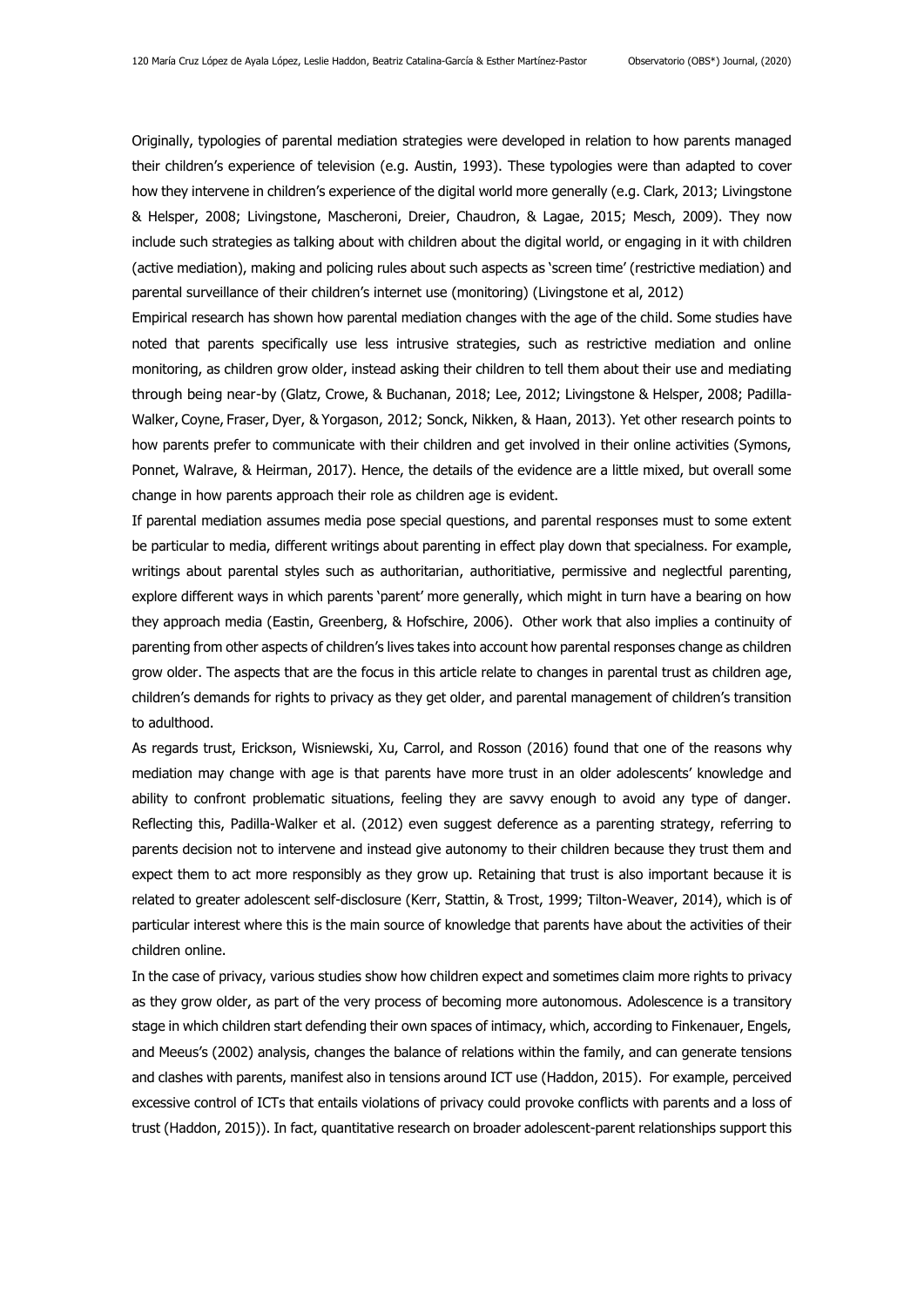as Hawk, Keijsers, Hale, and Meeus (2009) found an association between intrusive supervision and negative relationships between parents and their adolescent children.

Thirdly, any change in parental interventions can also reflect parents' expectations of their own role in managing, even encouraging, their children's passage towards greater independence as they get older. For example, Maccoby (as cited in Collins, Laursen, Mortensen, Luebker, & Ferreira, 1997) proposed that parental monitoring of autonomous action is part of the regulatory strategies that support the gradual transition from parental mediation to autonomy and self-regulation. The parental deference strategy suggested by Padilla-Walker et al. (2012) is also consistent with the proposal of negotiating with their children, giving them more leeway and having confidence in their judgement as part of that process (see also Baumrind, 2005; Nafus & Tracey, 2002).

In fact, the above examples relating to changing parental trust, children's privacy and managing children's autonomy may refer to general principles but they are all taken from research specifically on mediation of the digital world. They can be seen as parental ideals concerning 'good parenting', as part of their ethnotheories (Harkness and Super (1992) about parenting - sometimes implicit general beliefs, that are intimately linked to behavioural practices but which often go unnoticed - including parents' expectations of what should change as children grow older (Parra & Oliva, 2006). While these may draw upon broader discourses about 'good parenting' (Clarke, 2011), part of the social construction of parenthood, the notion of ethnotheories recognises parents nevertheless have some agency in this process.

If the above captures some parenting ideals, there is still the question of why parents' ethnotheories in general can become out of line with their particular practices. For example, in the case of television, Nuñez-Ladeveze and Pérez Ornia (2002) described how some parents said that their children should watch television only when an adult was present, but then the parents put a television in their children's room. In other words, they were concerned about their children seeing certain content, but they did nothing to avoid this. These authors used the term 'pragmatic dissonance' to refer to inconsistencies between normative criteria (what parent say they as parents should do) and the actual behaviour of parents when mediating television use. This concept has its roots in the notion of cognitive dissonance developed by Festinger (1957) regarding the discomfort that occurs in the individual when faced with the discrepancy between pre-existing knowledge and opinions and new situations and information received that contradicts them. Hence, the main aim of this article is to understand the issues that can arise when parents actually try to implement their general parental ideals in the case of media, taking into account how children respond to this.

## **Objectives of the present study**

Drawing on the themes of managed transition to adulthood, trust and privacy, the first part of the article aims too establish what role, ideally, parents think that they should assume as the adults responsible for children in order to protect and empower them. This is a starting point for understanding how parents think they should teach their children to cope more specifically with online risks and how (and why) parent-child relations in this respect change as children age.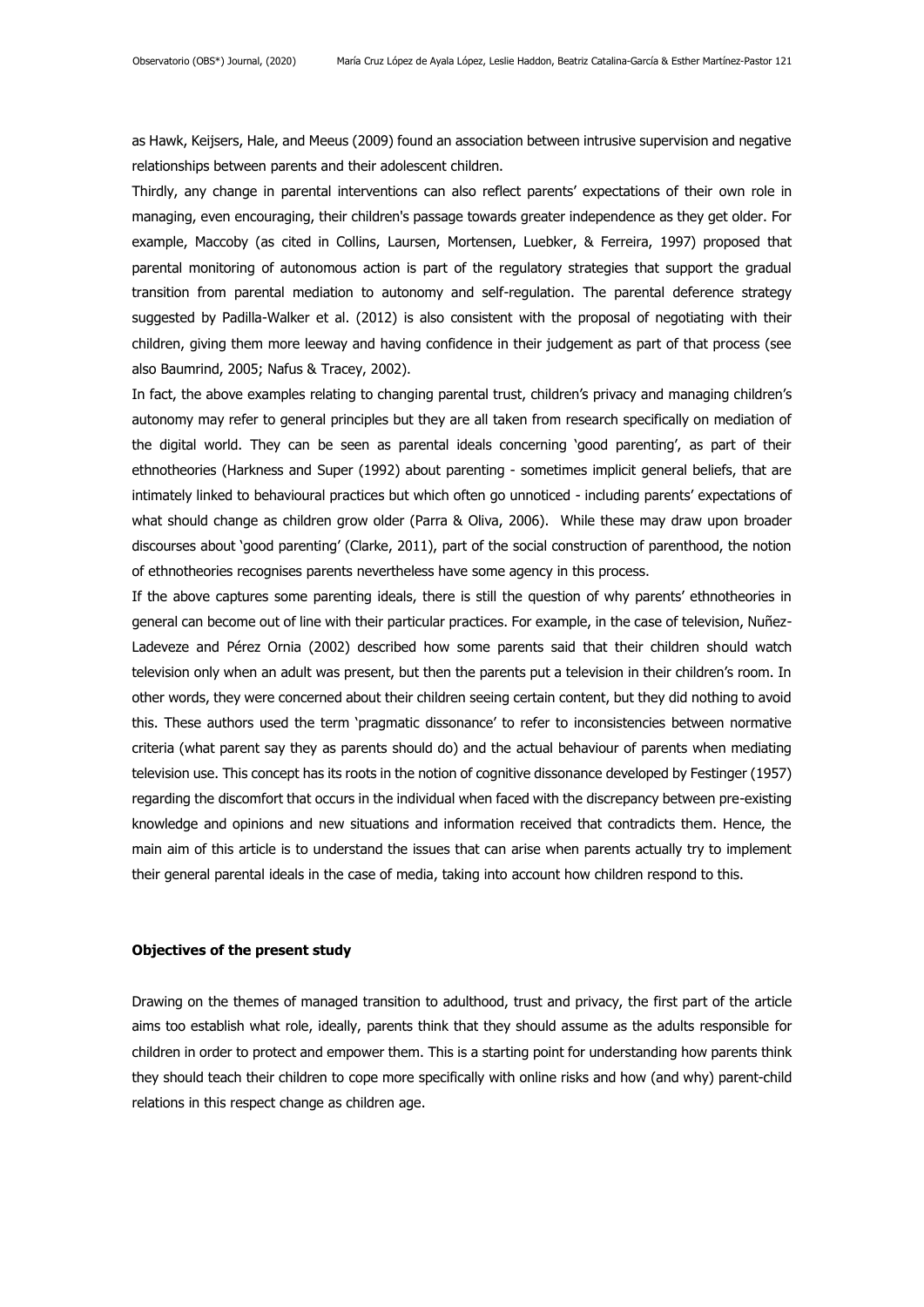The objective is then to explore what difficulties parents perceive when carrying out their parenting role in order to explain some of the contradictions between parents' stated normative criteria and their actual behaviour.

# **Method**

Research on parental mediation in the digital sphere has increased significantly in recent years, and while the majority of this work has been quantitative there have been more and more qualitative studies (e.g. Mesch, 2009; Haddon & Vincent, 2015; Shin, 2015; Zaman et al., 2016; Symons et al., 2017) including ones in Spain (López. & Haddon, 2018; Bertau-Rojas, Aierbe-Randiaran, & Oregui-González, 2018;Torrecillas-Lacave, Vázquez-Barrio, & Monteagudo-Barandalla, 2017). However, these have not specifically focused on how parental interventions reflect ethnotheories from beyond the digital sphere. Hence, this study uses a qualitative approach to explore parents' approaches to parenting and the problems they face, while specifically paying attention to the continuities from more general parenting.

Alonso (1998) points out that in-depth interviews enable researchers to explore the 'ideal behaviour of the concrete individual', made possible because 'the process of signification is produced by the fact that the speech is likely to be updated in a corresponding practice' (p.71). Since the interviewees provide an interpretation of their experience beyond the systematic description of behaviour, the in-depth interview allows us to extract information about the representations associated with situations experienced by the interviewees. Consequently, this method was used to examine the attitudes, beliefs, desires and also experiences that lay behind parents mediating strategies in relation to mobile devices.

#### **Participants**

In the research reported here, qualitative in-depth interviews were conducted with 26 parents of 33 children aged between 9 and 16-years-old. All the children had access to smartphones, even if they did not own them. Families with different sociodemographic characteristics (as regards the socio-economic and educational level of the parents, and age and sex of parents and children) were selected to enable analytical representation. All participants lived in the municipalities of Madrid's metropolitan area (capital of Spain), and they had been contacted through the snowball sampling technique, using the social networks of the researchers. Since families with children tend to interact each other, relations or direct acquaintances of the research staff provided contact with families who had similar characteristics and this personal link helped to ensure their collaboration.

The ages of the interviewees ranged from 33 to 52 years old and their level of education included primary education, General Certificate of Education, vocational education and training, high school degree, university studies and postgraduate certificates. All of them were employed except one father and two mothers. The families' monthly income ranged from less than 600 to more than 6,000 euros. Regarding the family structure, nuclear families predominated, but single-parent (2) and step families (2) were also present.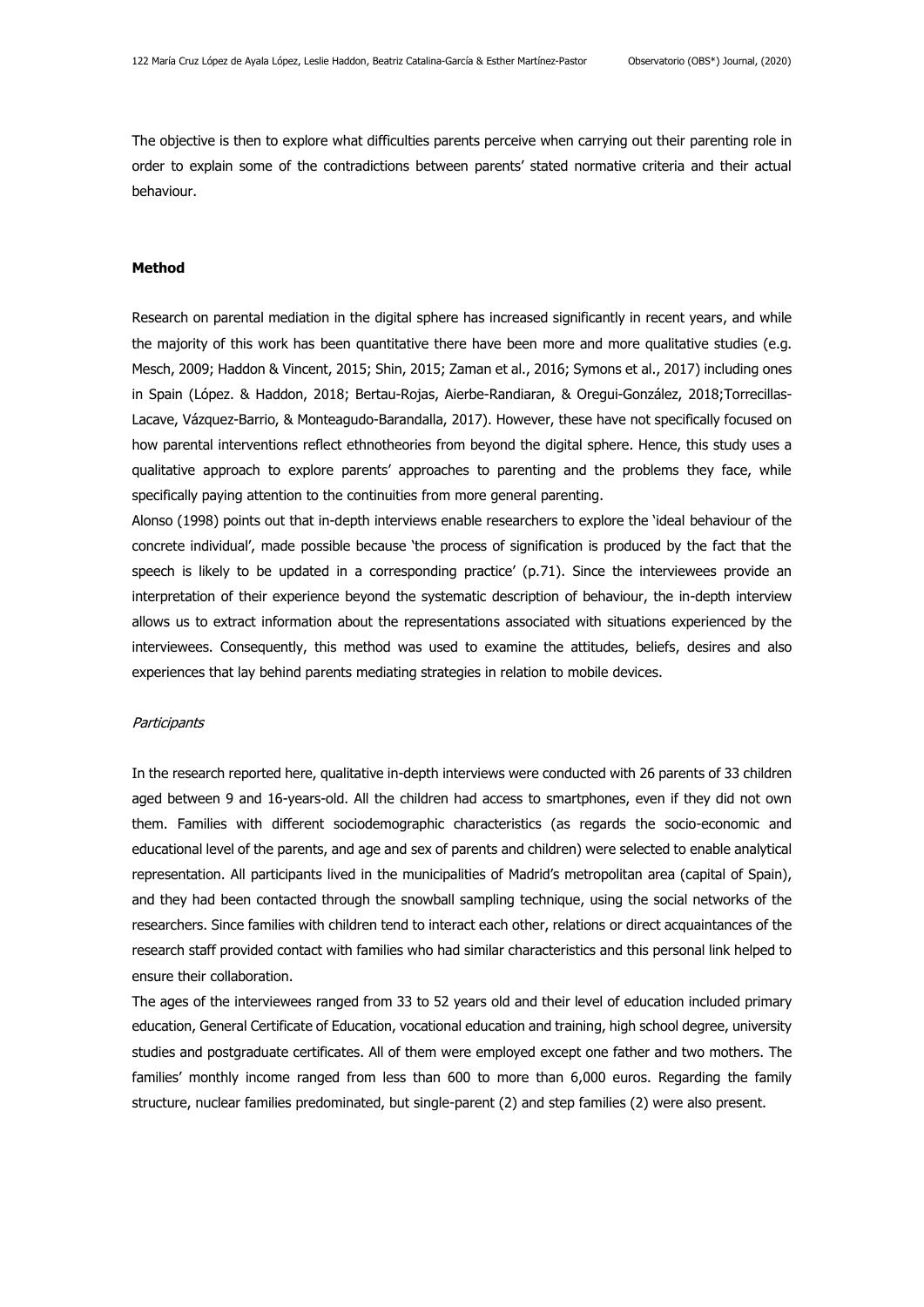|                | Name                | Family<br>Type    | Parent<br>age  | Educational level                                   | Work                                                     | Sex: age of<br>children        | Nationality        | Earning<br>range<br>$(\epsilon)$ |
|----------------|---------------------|-------------------|----------------|-----------------------------------------------------|----------------------------------------------------------|--------------------------------|--------------------|----------------------------------|
| F <sub>1</sub> | Carmen              | Nuclear           | F: 45<br>M: 45 | F: GCE<br>M: VET                                    | F: Unemployed<br>M: School canteen<br>assistant          | Boy: 12/17                     | Spanish            | < 600                            |
| F <sub>2</sub> | Antonio<br>Cristina | Nuclear           | F: 47<br>M: 45 | F: VET<br>M: University degree                      | F: Graphic Operator<br>M: Housewife<br>(Unemployed)      | Boy: 13                        | Spanish            | $900 -$<br>1200                  |
| F3             | Mercedes            | <b>Nuclear</b>    | F:44<br>M: 44  | F: University degree.<br>M: VET                     | F: Vet<br>M: Administrative clerk<br>(unemployed)        | Girls: 10/12                   | Colombian          | 1200-<br>1800                    |
| F <sub>4</sub> | Roberto<br>Isabel   | Nuclear           | F: 50<br>M:48  | F: VET<br>M: Primary education                      | F: Machine Operator<br>M: Cleaner<br>(housekeeper)       | Girls: 9/14                    | Spanish            | 1800-<br>2400                    |
| F <sub>5</sub> | Fernando<br>Gloria  | Nuclear           | F: 47<br>M: 47 | F: Primary education<br>M: GCE                      | F: Mechanic<br>M: Cleaner<br>(housekeeper)               | Girl: 13                       | Spanish            | 1800-<br>2400                    |
| F <sub>6</sub> | María               | <b>Nuclear</b>    | F: 43<br>M: 46 | F: University degree<br>M: University degree        | F: Computing<br>M: Library assistant                     | Girl: 8<br>Boy: 11             | Spanish            | 2400-<br>3000                    |
| F7             | Hugo<br>Pilar       | Nuclear           | F: 44<br>M: 41 | F: University degree<br>M: University degree        | F: Computing<br>F: Special education<br>teacher          | Boy:11<br>Girls: 13/7          | Spanish            | 2400-<br>3000                    |
| F8             | Carlos<br>Rosa      | Step family       | F: 33<br>M: 35 | F: Secondary<br>education<br>M: Primary education   | P: Logistic manager<br>M: Store manager                  | Boy: 14                        | Spanish            | 3000-<br>4500                    |
| F <sub>9</sub> | José                | <b>Nuclear</b>    | F: 42<br>M: 35 | F: University degree<br>M: University degree        | P: Banking<br>M: Computing                               | Boys:<br>15/8/1<br>Girls: 13/7 | Spanish<br>Italian | >6000                            |
| F10            | Juan<br>Lucía       | Step family       | F: 39<br>M: 44 | F: Engineer's degree<br>M: VET                      | P: Service technician<br>M: Stewardess                   | Boys:13/8<br>Girl: 10          | Spanish            | 1800-<br>2400                    |
| F11            | Esther              | Nuclear           | F: 50<br>M: 46 | F: Post Grade<br>certificate<br>M: Post Grade cert. | P: Banking<br>M: Computing                               | Boy:14<br>Girl: 16             | Spanish            | 2400-<br>3000                    |
| F12            | <b>Beatriz</b>      | Single-<br>parent | M: 40          | Post<br>M:<br>Grade<br>certificate                  | M:Translator                                             | <b>Girl: 12</b><br>Boy: 10     | Spanish            | 1200-<br>1800                    |
| F13            | Clara               | Nuclear           | F:52<br>M: 52  | F: HNC<br>M: HNC                                    | F: Shopping center<br>manager<br>M: Administrative clerk | Boys:<br>11/14/19              | Spanish            | 2400-<br>3000                    |
| F14            | Irene               | Single-<br>parent | M:46           | M: Post Grade<br>certificate                        | M:Musician                                               | Boys<br>twins:13               | Spanish            | 2400-<br>3000                    |

# **Table 1:** Description of the sample interviewed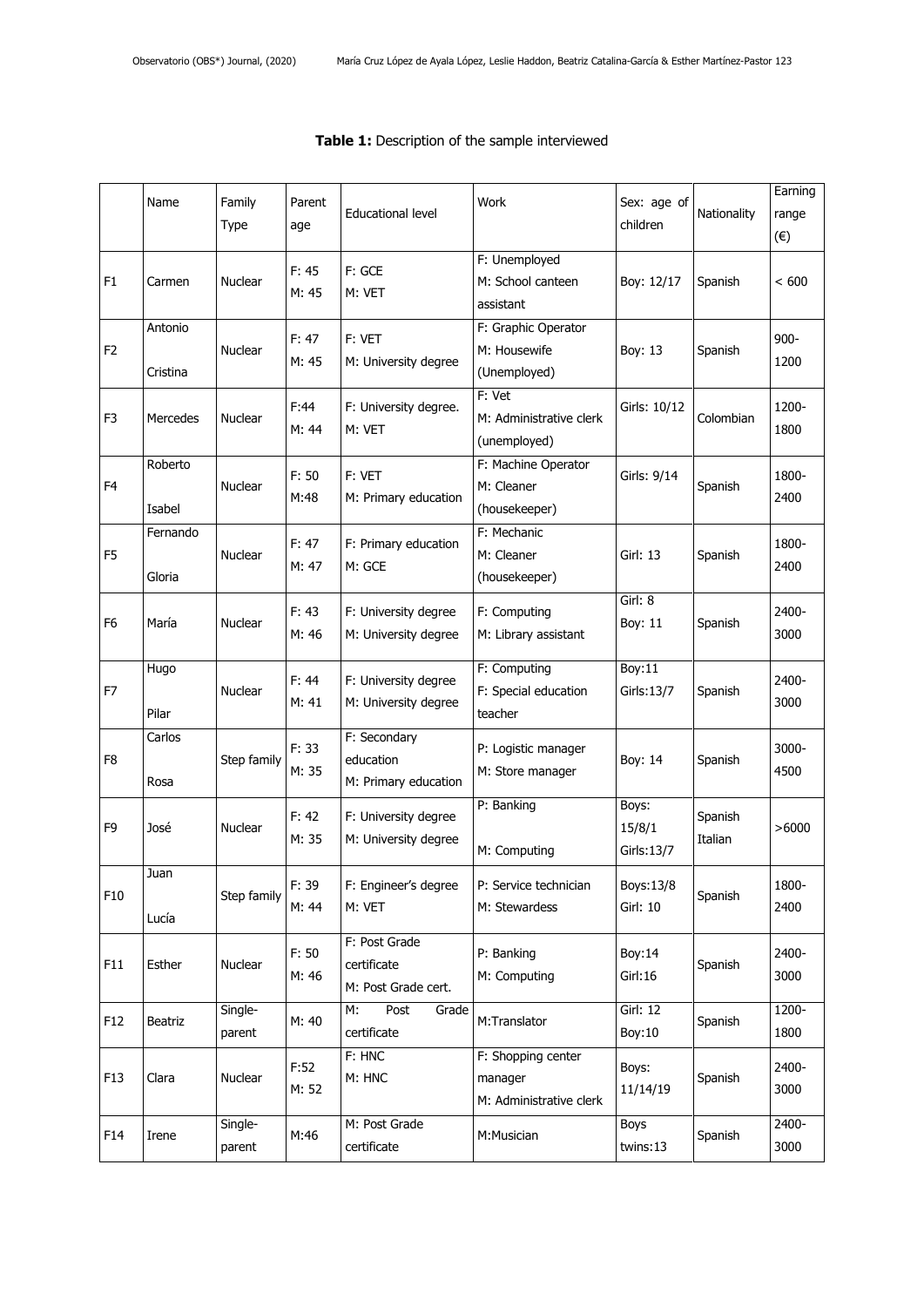|                 |        |                |                |                                                      |                                             | Girl: 15/               |         |               |
|-----------------|--------|----------------|----------------|------------------------------------------------------|---------------------------------------------|-------------------------|---------|---------------|
| F <sub>15</sub> | Laura  | <b>Nuclear</b> | F: 44<br>M: 42 | F: Post Grade<br>certificate<br>M: University degree | F: University Professor<br>M: Arts & craft  | Boys:<br>7/10/13        | Spanish | 3000-<br>4500 |
| F <sub>16</sub> | Teresa | <b>Nuclear</b> | F: 42<br>M: 44 | F: Doctorate<br>M: University degree                 | F: Creative Manager<br>M: Financial Manager | Girls: 16/10<br>Boy: 15 | Spanish | >6000         |
| F17             | Josefa | Nuclear        | F: 45<br>M: 45 | F: University degree<br>M: University degree         | F: Economist<br>M: Librarian                | Girls: 10/14            | Spanish | 1200-<br>1800 |
| F <sub>18</sub> | Sofía  | <b>Nuclear</b> | F: 40<br>M: 38 | F: University degree<br>M: University degree         | F: Operator<br>M: Teacher primary<br>school | Girls: 3/8/12           | Spanish | 1200-<br>1800 |
| F <sub>19</sub> | Manuel | Nuclear        | F:47<br>M:52   | F: University degree<br>M: University degree         | F: Journalist<br>M: Sociologist             | Girl:15                 | Spanish | 4500-<br>6000 |
| F20             | Miguel | <b>Nuclear</b> | F:46<br>M:46   | F: University degree<br>M: University degree         | F: Journalist<br>M: Secretary               | Boy: 10                 | Spanish | 3000-<br>4500 |

\*GCE: General Certificate of education

VET: Vocational Education and Training HNC: Certificate of Higher Education

By the age of 12, which is when secondary education begins in Spain, most of the children in the sample possessed smartphones, as did some younger children. The children younger than 12 could access the internet to play or use WhatsApp on their parents' smartphones, mainly the mother's, or on the tablet.

### **Procedure**

The interviews were conducted by the Spanish authors of this article. They were carried out between June and September 2017 in the interviewees' homes. When possible, both parents were interviewed together (6), but in most cases only the father (4) or mother (10) was interviewed. The interviews lasted between 33 and 78 minutes.

Parents were asked to refer to the children who were within the range of ages being studied but they inevitably made some comparisons with younger and older siblings if they had them.

Prior to the interviews, the participants were informed about the goals of the study, the participants' rights, and the confidentiality of the information. The interviews were semi-structured, using an interview schedule with broad guiding questions. The interviews were recorded and the data were transcribed (268 pages).

Thematic analysis was then applied to the qualitative data (Braun & Clarke, 2013), which was labelled, organised, and analysed according to the different topics and categories derived from the research questions.

Only, but all of, the Spanish authors participated in the early stages of reviewing and categorising the data since the transcriptions were in Spanish. This involved first reading the transcripts several times and taking notes and discussing some general ideas related to the topic mentioned by the participants were collected. Next, a file with the thematic criteria and related categories of comments that were derived from the research questions and literature review was established. Pertinent segments of the transcripts were coded into each category or else generated a new category. The process required returning on several occasions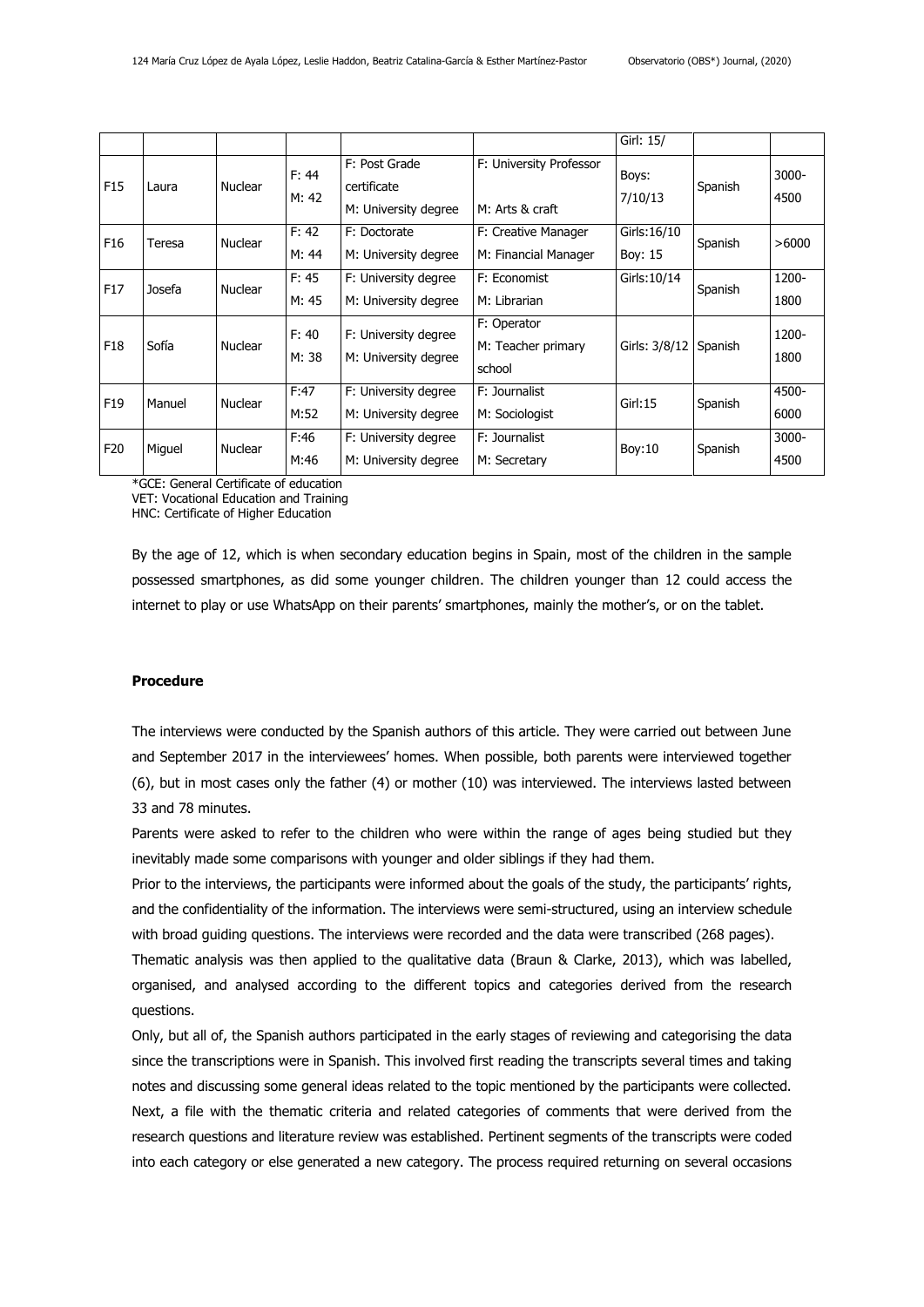to the original transcripts to verify that the interpretation of a segment of significance was being properly interpreted. The categories were refined as the analysis of the data progressed. The first drafts of the analysis were translated into English and reviewed by the second author of the article (a native Englishspeaking researcher), who as an 'outsider' could provide feedback on this process, e.g. identifying problems of interpretation, asking if certain types of data were available.

When exemplifying points with excerpts from interviews participants have been given false names in order to preserve the anonymity of the interviewees.

#### **Results**

#### Online benefits, risks and age

As a baseline for the subsequent discussion, it is first important to know about these particular parents' evaluation of the internet and perceptions of how age makes a difference to children's experience of the online world. This allows us to appreciate the extent to which this group of Spanish parents has perceptions similar to those described in the broader literature and specifically how children's maturity is important in relation to this digital domain.

Certainly, parents think that the internet had benefits in terms of allowing children access to information and in terms of developing technological skills through engagement with the online world. But they also cite the same range of concerns as has been found in many other qualitative studies – for example, about online dangers, disclosing personal information, inappropriate content and excessive use. This may well be a testimony to the combination of media panics and awareness raising that is shared across European countries and beyond. In that sense, this sample is 'representative' of the other studies in this field – it is difficult to identify any element that is specific to Spain.

The parents in this study provide a number of explanations about why children's age makes a difference to engagement in the digital world. In their eyes, younger children who have just gained access to the smartphone make more uncontrolled use of smartphones, their parents attributing this to the children's general lack of self-control at this stage in their lives. Young children are also perceived to be more vulnerable because they are naïve and might be tricked by others. At the same time, their online activities are more limited and they acquiesce more easily when faced with parental interventions. In contrast, older children can be involved in more risky situations, but the parents understand this noting 'they are more receptive, they are forming their personality and they are starting to question things' (José), and 'they inquire, it is the curiosity (Gloria) and 'they begin to discover' (Juan). Hence, age is clearly a reference point for setting rules about online access, with more rules and more enforcement for younger children. That said, simple age does not in itself determine how children could cope at different points in their lives and so the parents have to constantly assess the maturity of their children.

Since these parents' feel it is their duty is to oversee their children's online use until the latter prove that they are mature enough to manage the online world responsibly, many parents make an effort to find about the technologies and their children's use. They feel that they must supervise their children 'because it's a way to prove we care about them' (Mercedes).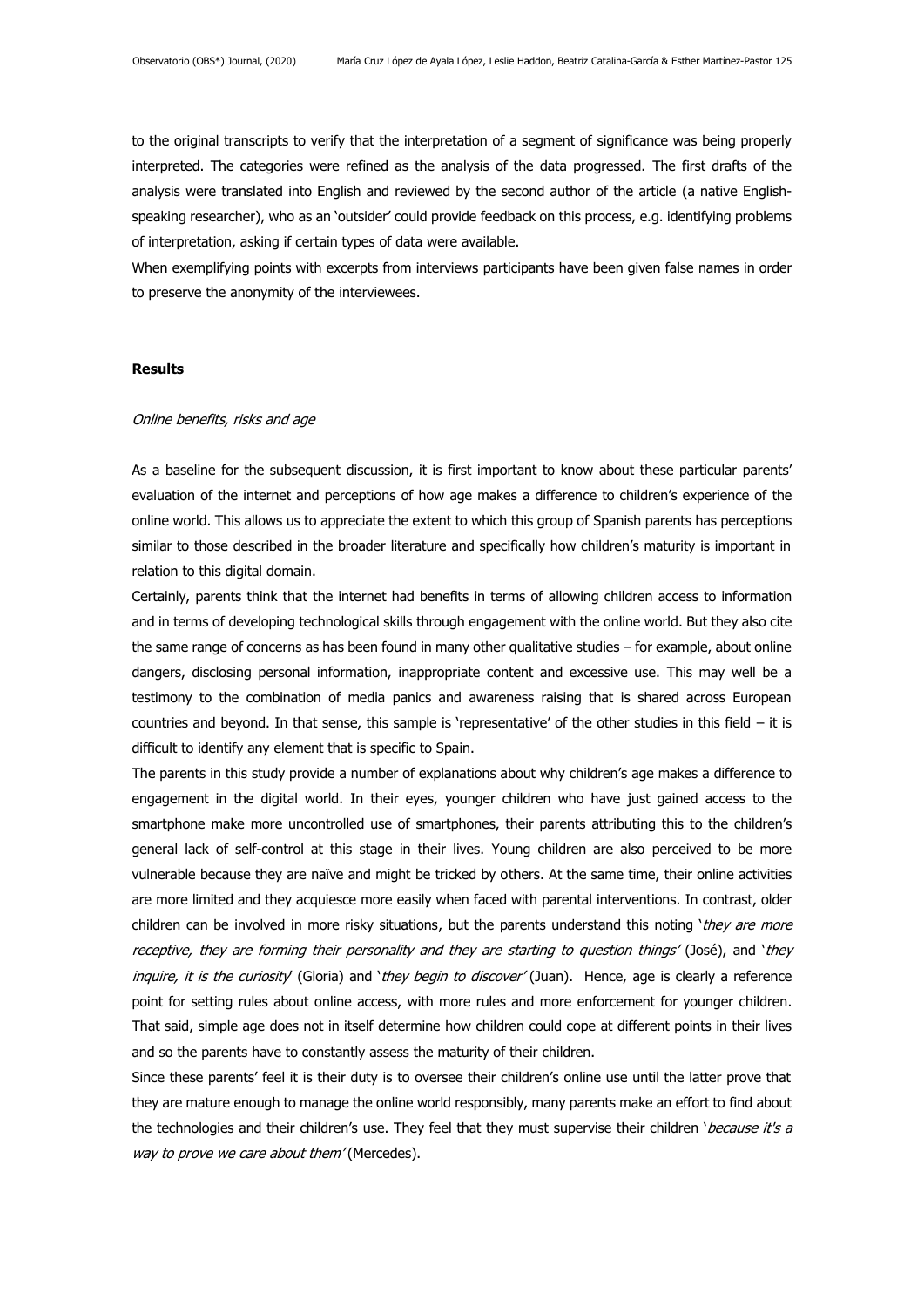#### Parents' overall approach carried over into the digital world

Illustrating the managed progression to autonomy noted in earlier studies, many of the Spanish parents also believe that adolescents generally, but in the offline world as well, have to begin to face situations and make decision for themselves, hopefully applying the values their parents transmit to them when they are younger.

> Parents should educate children from (when they are) young children so that they know how to do things when they grow up, so that they know what they are doing well and what they are doing wrong. When they are 16 or 17 years old, they will learn little from you. They will learn, but only when they go wrong. You will not guide them anymore. (Lucia, mother of a 13-year-old boy and 10-year-old girl)

Again, acknowledging the limits of parental guidance as children get older:

I try to steer them along the right course, but ultimately you have to let them go their own way. (Rosa, mother of a 14-year-old boy)

That more general parenting philosophy is then applied to the mediation of ICTs:

As a father, you give him some guidelines and then he will follow them or not. Then I can talk to him about how not sleeping enough hours or using the phone too much can affect him. But in the end, it is his decision and I don't think removing the devices works. (Esther, father of a 14-year-old boy)

The continuity between general parenting and managing children's ICTs is also shown in the case of risktaking. Taking risks in general is often seen by many of these parents as being an integral part of life, and taking risks online simply reflects that. Therefore, despite concerns about the dangers noted early, many of these parents think that it is necessary for their children to engage with this online world: '*you shouldn't be* scared all day long (Irene). They take it for granted that their children will learn through trial and error, deriving good lessons from bad experiences to become 'responsible for the consequences' (Mercedes). This also applies to the internet. And the theme of increasing trust as children mature also applies in relation to the digital world, captured in the claim made by parents that they have trust in adolescents' competence to cope with their online use as exemplified by 'she already knows' (Isabel) and 'they manage it much better than we expect' (Teresa).

However, within this overview of appropriate parental interventions many parents also have an expectation that children should play a specific role: that their children should consult them when something online is seen as problematic. In the case of the online world, this translates into reporting encounters with what might be inappropriate content or if the children have doubts about something they see online. To this end, these parents, more clearly mothers, try to encourage and promote such a communicative climate, and in the case of the online world try not to betray such trust, at least in the obvious way of very close monitoring.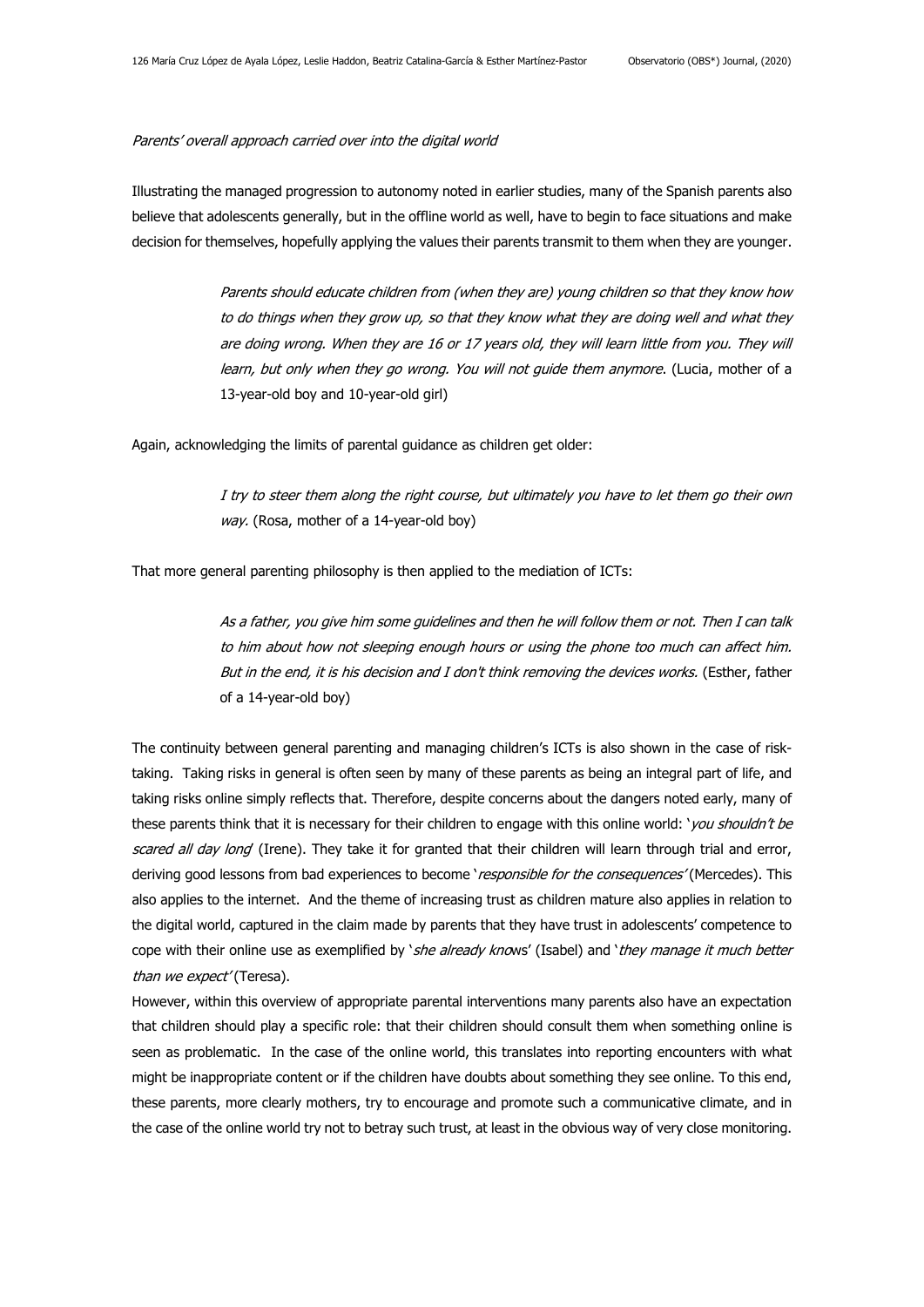In fact, children's voluntary and honest self-disclosure of online activities is itself taken to be a sign that their children are not behaving inappropriately on the internet.

> A detail that is significant to me is that he shows us what he is doing spontaneously. In the end, when you see that he has that freedom of action … a kid who tells you (these things) spontaneously means that there is no danger. It is my opinion, but I can also be wrong. (Clara, mother of a 14-year-old boy)

> I have a relationship of trust with my daughter that has worked very well until now. And I think it is very worthy in itself. It's working because every time she's had a problem, she has told me ... It seems to me that if you have this type of relationship with your child, you should not put your nose in her life. In fact, she teaches me things, conversations. (Beatriz, mother of a 12-year-old girl)

As this last observation shows, parents are also willing to concede privacy to their children if the arrangement appears to be working.

### The difficulties of implementing parenting ideals

If the previous section presents a very positive, harmonious picture of parents' ideal interactions within these families, the greater complexity is revealed once there are discussions of the details, specifically those relating to parental monitoring, a dimension parents often do not initially stress in their account of their parenting more generally.

Sometimes the obstacle lies not in technology but in the sheer difficulty of overseeing children, best illustrated in the case of Rosa, a single-parent family who has very long work shifts. Specific features of the technologies can contribute to this problem as in the case of the mobile phone: 'They can be connected at anytime, anywhere. Then, checking is more difficult.'(José). Meanwhile, even when they make an effort to know what their children are doing online, in accordance with previous studies, parents' knowledge of technologies, the digital world in general and specific areas such as social networking sites is often limited and less than their children's.

But apart from such practicalities one more general challenge is that of respecting adolescents' privacy, for instance, in their use of the smartphone. This can be at odds with the social pressures on 'responsible' parents, part of broader societal discourses demanding that they pay attention to their children's online activities. Parents sometimes themselves articulate this dilemma between their obligation to monitor children and, at the same time, to respect their privacy.

> It is very dangerous to give them that freedom and not to watch over them, and not check on them. It is not to checking like the police. I do not pick up the phone and check it. She has enough confidence to tell me: 'Look what (my friend) she has put me here (on my profile), what this message is, look at what picture is, do not you see it?' (Pilar, mother of a 13-yearold girl)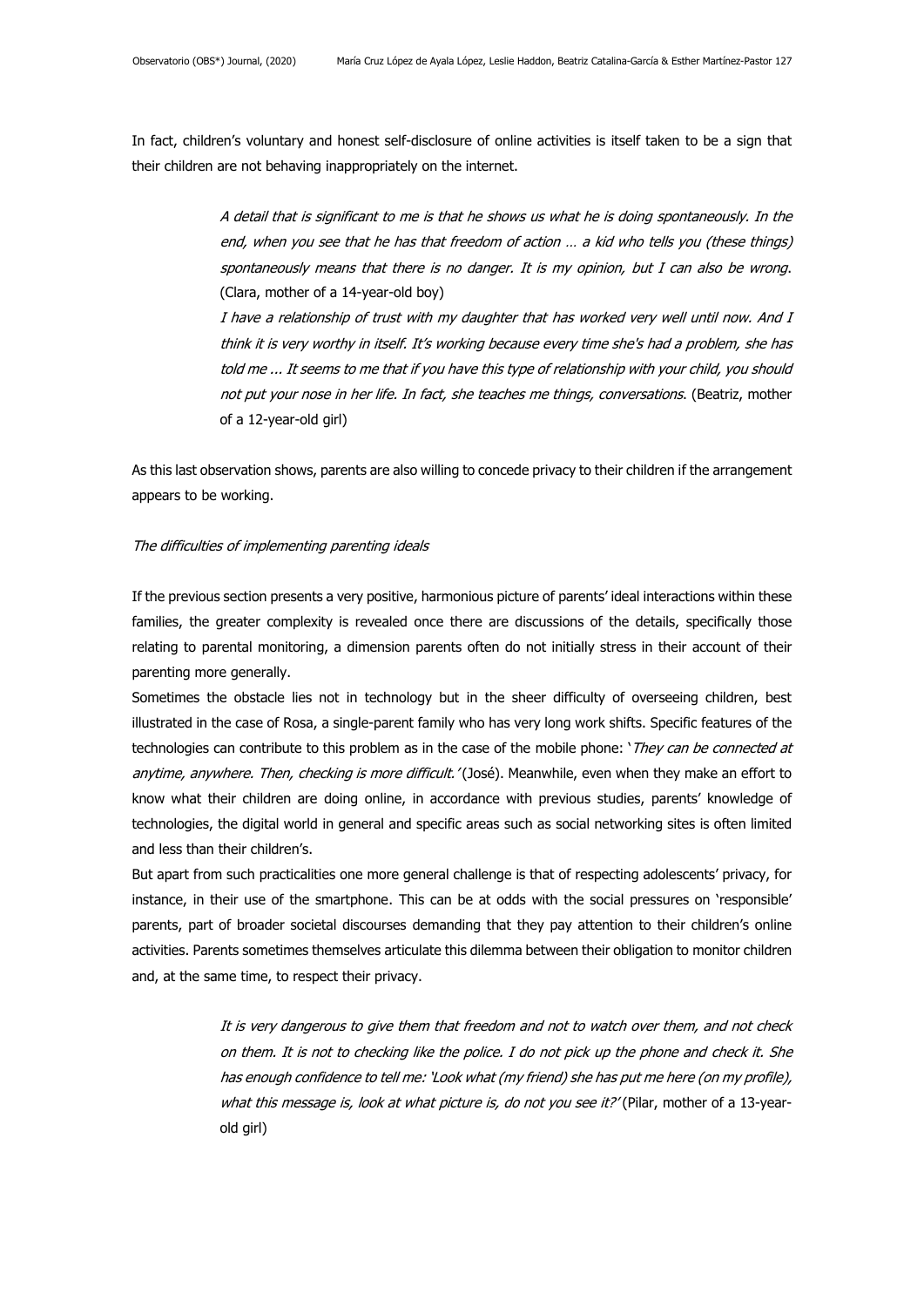Moreover, what type of privacy is considered can itself vary and can be at odds with other things that parents evaluate as their duty. To illustrate this variation, parents Fernando and Gloria do not read the private messages of their daughter, but they do not consider it an intrusion of her privacy if they check her location with GPS. The complexity of privacy in terms of conflicts with other parental duties is shown in the case of access to content generated by others. Laura discovered that her son had received inappropriate sexual content through WhatsApp and tried to report it to the school and to the parents of the child who had uploaded the material. However, her teenage son had a different perspective and responded by saying that his privacy had been invaded. Parents and children can clearly sometimes have different views of the balance between privacy and responsible parenthood.

Trust also turns out to be more problematic than in the statements that parents made in the previous section. Although parents say that, in general, they trust their adolescent children, sometimes they also express reservations: *'I stick my neck out for him, but how many times have we been taken by surprise?'* (Josefa). At times parents' hesitations about trust have to do with the lack of oversight of some areas of adolescent life: 'We do not know if his behaviour changes at school' (Rosa). And their own limited technological skills play a part in parents' decisions about whether they can trust their children as the older children especially can control what their parents see by deleting their WhatsApp history or hiding their profiles on social networking sites (Mercedes; Cristina). Even when things appear to be going well, doubts about trust lasting in the future can remain:

> She does not deceive me and she is always showing me things because she has that confidence. Let's see. I want to fully trust my daughter. Because she has not given me any reason to distrust her. The day I distrust her...because maybe she keeps hiding herself or things like this...or I do not know, I may become a little more distrustful. Anyway, if they wanted, they would remove it automatically. I know. (Isabel, mother of a 14-year-old girl)

Lastly, while most of children, even adolescents, accept parental rules about internet use, some, as identified in the literature review, dispute paternal authority: 'They argue with me, deceive and question me' and 'they break the rules' (Mercedes). As the children age they sometimes assert themselves in ways that do not fit in with parents' ideals about how the child should behave in relation to the ideal managed transition arrangements described in the previous section. Meanwhile, parents also feel that increasingly that they lose some authority not only compared to the influence of older children's peers – which would also have been true of past generations - but also compared to that of the internet in general and influential YouTubers in particular.

Parents respond to this challenge in different ways. Mercedes seeks to re-strengthen her authority by using emotional blackmail ('*I won't trust you anymore*'), punishment, and other 'tricks' in order to overcome the resistance of her daughters. In contrast, Carmen, who is overwhelmed by conflicts, adopts an erratic response, characterised by inconsistency in the maintenance of time norms about when technologies can be used. Other parents refrain from punishing their children because teens 'have a more developed personality' (Rosa), which can lead to tensions and conflicts: 'I'm afraid he faces up to me' (Rosa).

Although the above observations are in the context of parents attempting to intervene in children's experience of the digital world, they clearly reflect more general problems relating to privacy and trust as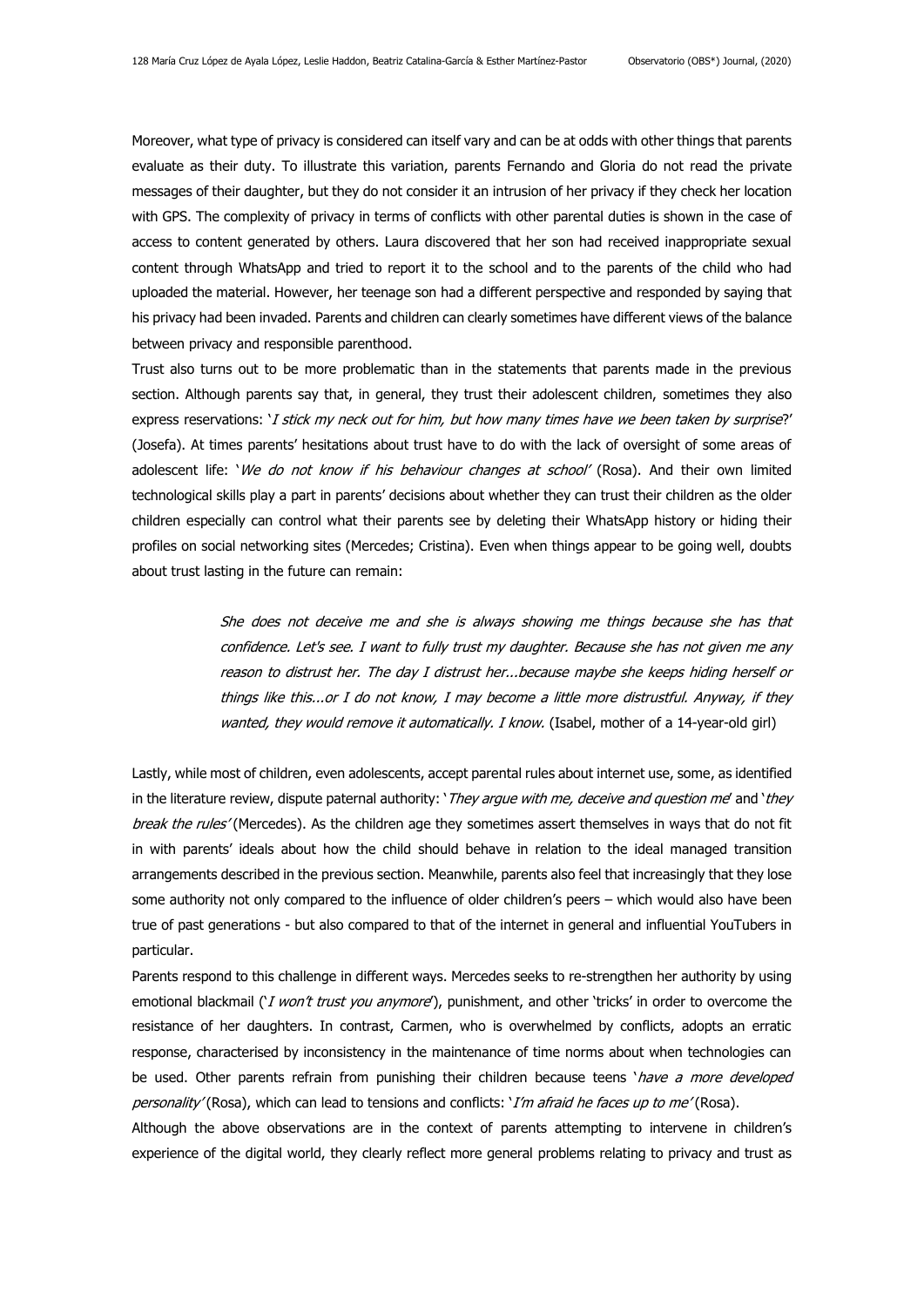well as conflicts and parental responses as older children assert their independence generally. In other word, these dilemmas would apply to other aspects of children's lives

#### **Discussion**

Parents' general ethnotheories about their role provides some insight into why their parental interventions change with age. They reflect broader parenting ideals as these Spanish parents consider themselves to be responsible for their children's online activities and in this sense do not differentiate between the mediation of digital media's use and parenting in general. In many ways, their statements about their overall approach to parental mediation reflects the themes identified in the literature about the managed move to autonomy as children grow older, and the increasing importance of trust. As noted by Collins et al. (1997), parents in principle often want adolescents to confront and learn from conflict situations, taking responsibility for their own online behaviour and making decisions. Consistent with the above, and in line with the results of Erickson et al. (2016), these parents say that in general and in relation to the digital world they have more trust in an older adolescents' knowledge, feeling that they are smart enough to avoid any kind of danger.

Within this overall understanding of parent-child relations, parents ideally also expect children to play a specific role in this process – disclosing potential problems. In the case of the digital world, and matching the findings of Symons et al. (2017), the children in this Spanish study are expected to reveal their online behaviour and experiences, so that parents acquire a greater knowledge of life online in order to identify children's involvement in problematic situations.

However, when looking at the problems of implementing their parenting ideals, a slightly different picture can emerge. There can be a discrepancy, noted in the literature review, between what parents ideally would like to do and what can happen in practice. These dilemmas are now explored in more depth in relation to the key themes of this article: privacy, trust and managed transition to autonomy

Privacy, of more exactly privacy from parents, raised a fundamental dilemma noted by some parents that it contradicts pressure to monitor children. This study shows there is scope for exploring how parents try to reconcile these demands and how that involves a changing calculation as children age. More specifically, there is the question of 'privacy in relation to what', as shown in the case of the parents who did not monitor their child's messages but checked her location. The case of the parent responding to received inappropriate content illustrates how privacy is often not judged in isolation from other parental imperatives – another hypothetical example, might be the pressure to intervene if cyberbullying had been discovered. This tension between different parental duties also underlined how parents and children could prioritise the competing demands differently. Reflecting on the section discussing parental ideals, privacy could be granted if things appeared to be going well. But this raises questions about children meeting conditions for privacy. This may involve an assessment of their maturity more generally but also perhaps more specifically poses the question of what children may have to do to earn privacy, in this particular case by exhibiting self-disclosure. Finally, the case of children questioning parental authority underlines how it may not be a case of parents 'granting' privacy, but the latter have no choice if children resist parental interventions and demand a right to personal space.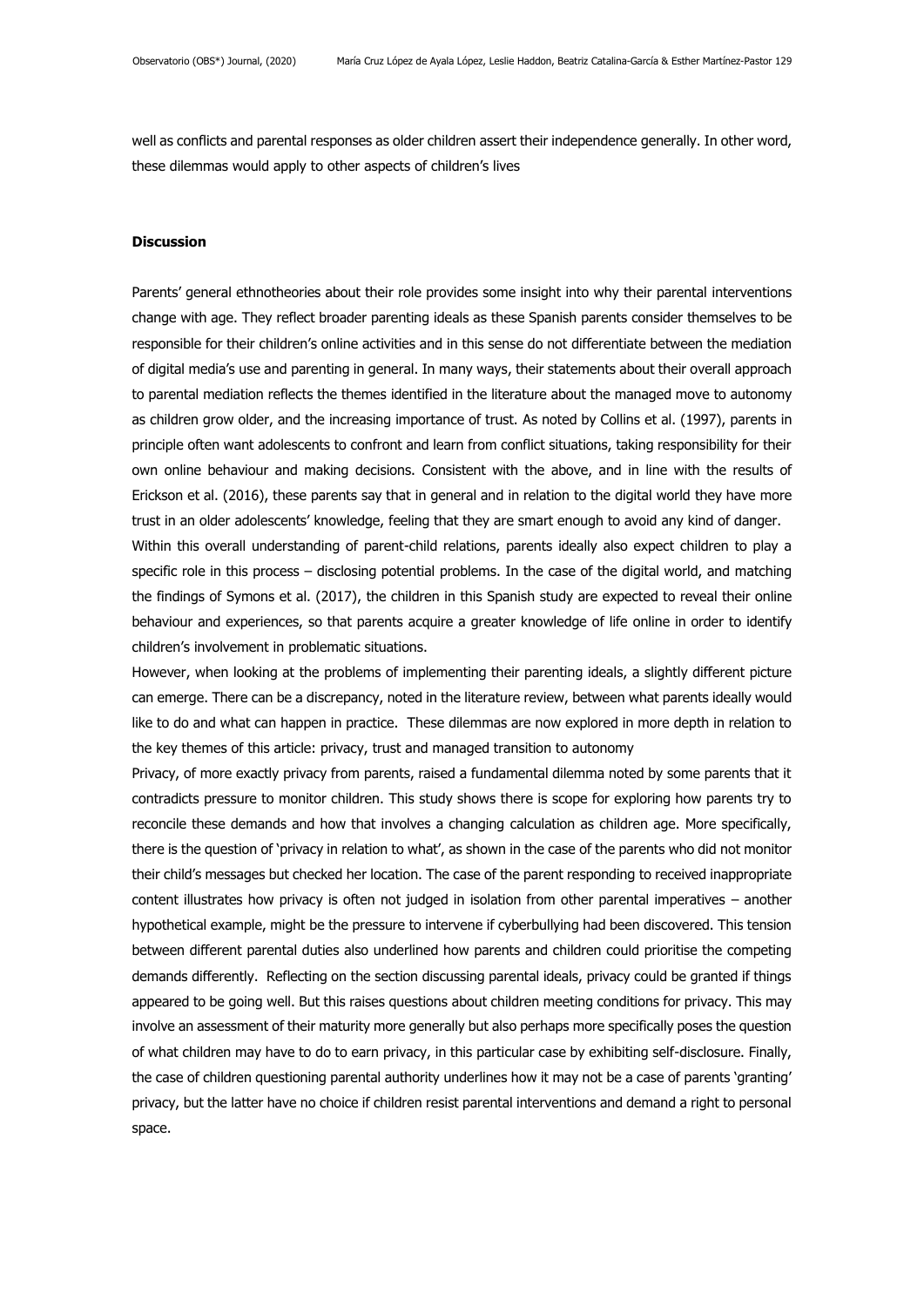Trust proved to be equally problematic. When discussed by parents as an ideal, it was framed as whether or not they trusted their children. But their later hesitations suggested that this is not a binary choice. There may be degrees of trust and one parent's comments about the future ('The day I distrust her...') indicate that trust may not given once and for all: it may involve an ongoing calculation on the part of the parent (and maybe ongoing 'work' on the part of the child to retain that trust). Like the question of 'privacy in relation to what', there may be the equivalent different types of trust. In the section on ideals some parents referred to trusting their children's competence (i.e. trust in children's evaluation of what encounter in the digital world, and ability to manage it). But those same discussions of ideals indicate we also have trusting children in follow (i.e. internalise) parental guidance. Or even if their children disagree with that guidance and '*go their own way'* (captured also be '*it's his decision'*), making different choices from what parents advise, there may still be a type of parental trust in children's ability to learn, to be reflexive and to cope. As in the case of privacy, there are questions to explore about the conditions for trust or lack of it: as when parents expressed disappointment with children's past actions. In particular, there was the failure of some children to meet parental expectations of self-disclosure as when parents think that their children may lie, cheat, behave in a more reserved fashion or hide something - which itself can be taken as a sign that leads parents to believe something has happened and that they have to intervene more directly<sup>1</sup>. Finally, the example of perceiving children to have greater technical competence means that, like privacy, parents sometimes feel they have little choice but to trust their children.

Lastly, we have the element of managing independence. Certainly, there were signs of this intention, when parents talked of encouraging children to try out the digital world, not to be scared, where part of growing up involved learning from experience. Perhaps 'manage' is the key word here, stressing parents' views of their own role, their agency, in this process. When discussing parental ideals, these Spanish parents made limited reference to negotiation with children, what happens when the children try to assert their agency, despite claims that nowadays there is there is more negotiation because of the de-traditionalization of the family (Giddens, 1991; Williams and Williams, 2005). If anything, in this study when the children had different ideas there were examples of conflict, parents trying to re-assert authority, or giving up engagement with their children. There is, therefore, scope for further work on the extent to which in their parenting ideals parents think about the role of negotiation (within limits) as being part of the way to enable children to become more independent.

## **Conclusion**

Although this qualitative study was conducted in only one country, Spain, given some overlapping observations in other studies, the parental perceptions, comments and actions documented in this sample are probably not country specific. Admittedly, this study is limited in that it was conducted with parents only, given it was trying to understand their perspective. However, the children's interpretations might have added

 $1$  Some research supports this viewpoint to the extent that adolescents who engage in problematic behaviour also keep more secrets from their mothers (Villalobos-Solís, Smetana, & Corner, 2015). However, that interpretation of nondisclosure has been questioned by Byrne, Kardefelt-Winther, Livingstone, and Stoilova (2016), who show that one reason why children turn first to their peers before their parents is for fear of disappointing the latter or being punished by them.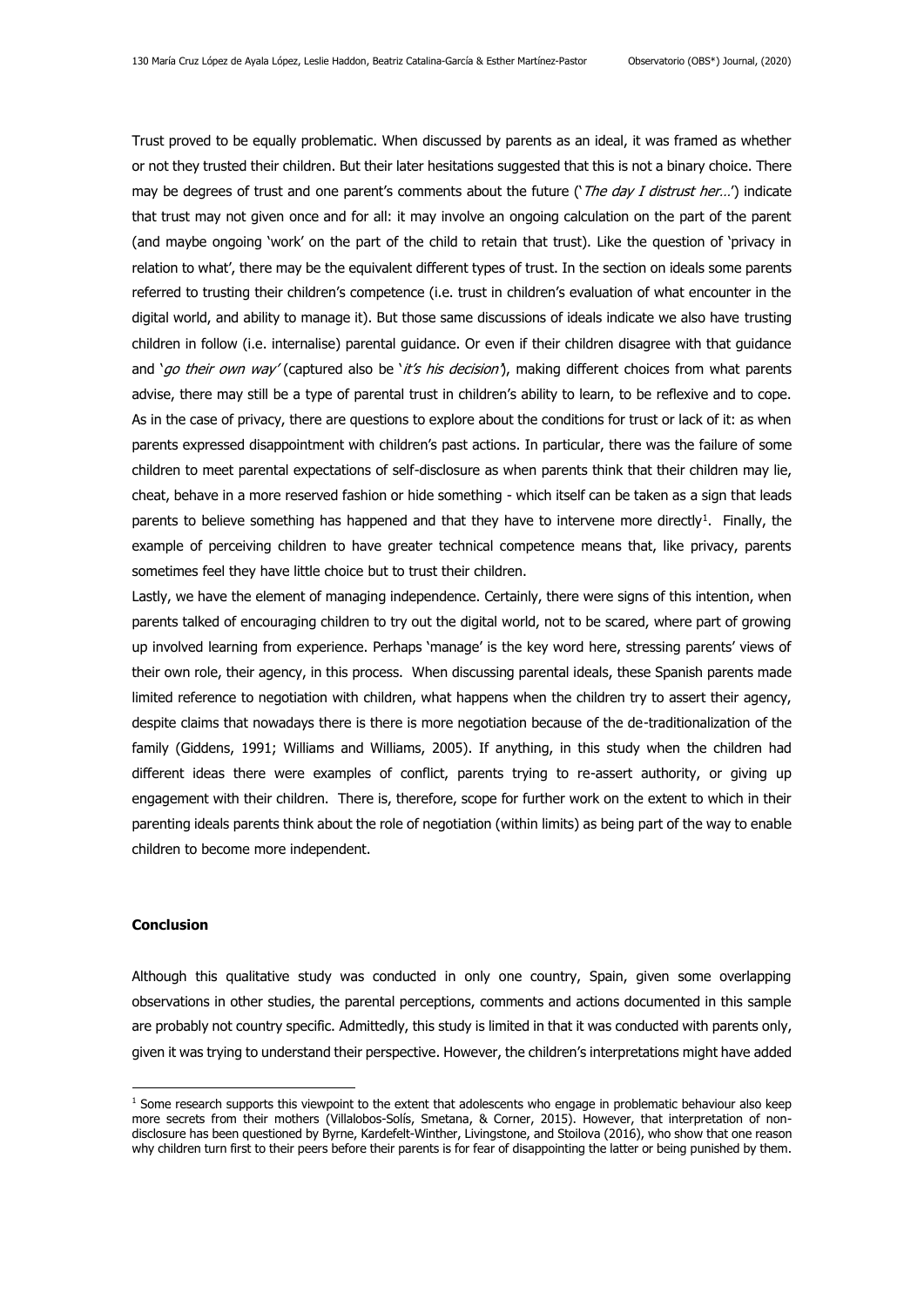some further insights (Clark 2011), for example, in term of how they feel about their parents' general approach to parenting (exemplified in a Clark, 2009), as well as how they see issues like parents' expectations of self-disclosure. Meanwhile, when parents were asked about their ethnotheories in particular there is the possibility of social desirability biases, given the very positive overtones of that first part of the findings section on parental ideals. Lastly, there is always scope for future research to address these issues and explore a range of factors – e.g. socio-demographics of parents and children – that may have a bearing on the details of the process described here. With those caveats, these findings are taken to contribute to that more general understanding of the motivations behind and dilemmas relating to parental interventions in the digital lives of their children as the latter age.

Rather than focusing on strategies of parental interventions that are specific to media, as documented in much of the parental mediation literature, the starting point for this article is more general parental enthotheories about parenting, about their own role, their expectations, their ideals, and how plan to handle the fact of children ageing. This also informs parents' approach to their children's experience of the digital world. Against this backdrop, which stresses the continuities from parenting in other domains of children's live, the focus has been on elaborating the nature of the dilemmas parents face when trying to implement their ideals, dilemmas which themselves are also to be found in other aspects of parent-child relationships. The themes of privacy, trust and a managed transition to autonomy have been addressed at some length in the literature reviewed, but in this analysis the emphasis, illustrated by the empirical material, is on what further questions might be asked, what dimensions considered.

## **Acknowledgements**

This article arose from the project Social networks, adolescents and young people: Media convergence and digital culture, funded by the Ministry of Economy, Industry and Competitiveness, Spain [CSO2016-74980-C2-2-R]

#### **References**

- Alonso, L. E. (1998). La mirada cualitativa en Sociología. Una aproximación interpretativa [The qualitative look in Sociology. An interpretative approach]. Madrid: Fundamentos.
- Austin, E. (1993). Exploring the effects of active parental mediation of television content. Journal of Broadcasting & Electronic Media, 37, 147–158.
- Baumrind, D. (2005). Patterns of parental authority and adolescent autonomy. New Directions for Child and Adolescent Development, 108, 61–69.
- Bertau-Rojas, I., Aierbe-Randiaran, A., & Oregui-González, E. (2018). Parental mediation of the internet use of primary students: Beliefs, stra tegies and difficulties. Comunicar, 54(26), 71-79.
- Braun, V., & Clarke, V. (2013). Successful qualitative analysis. A practical quide for beginners. London, UK: Sage.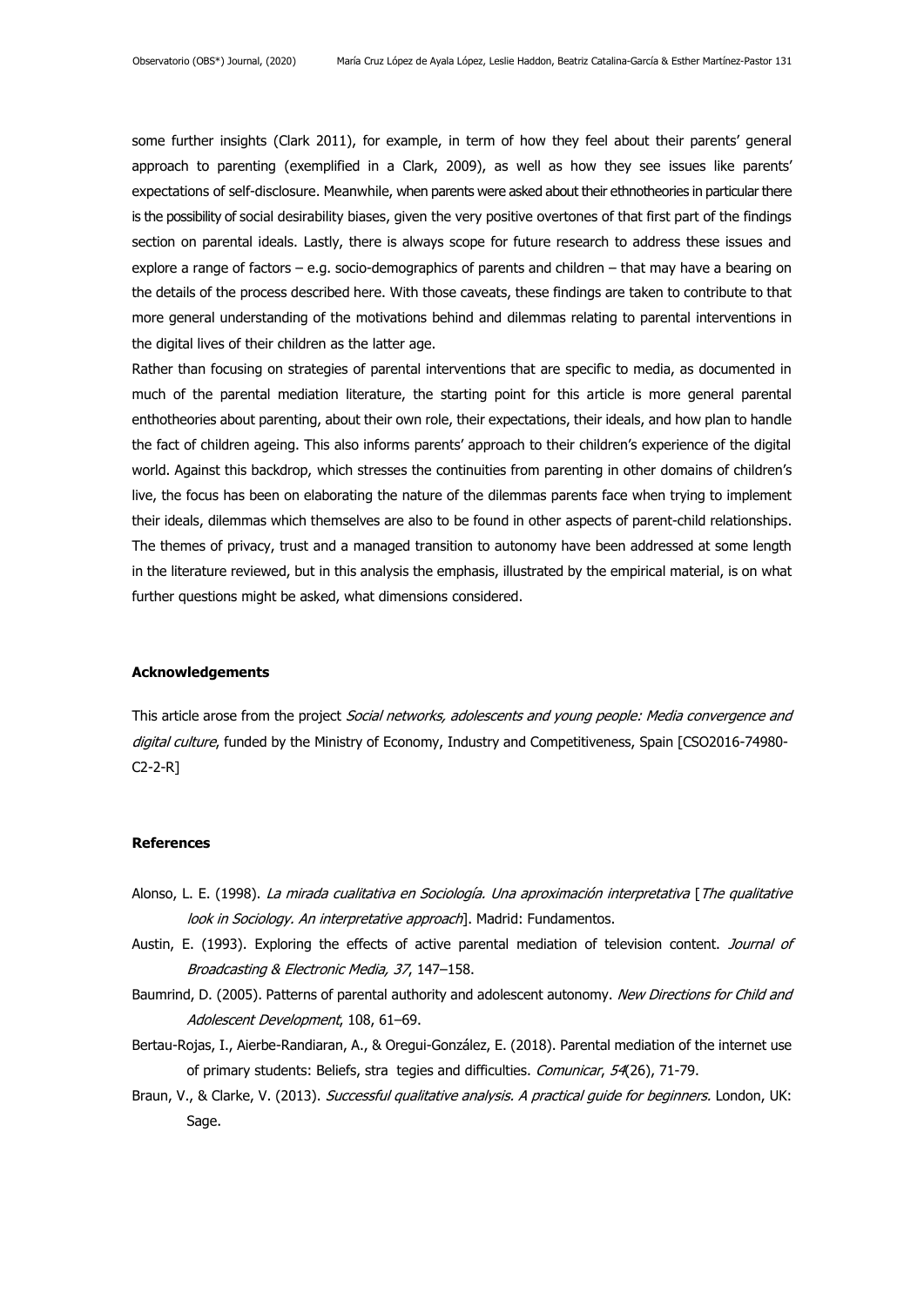- Byrne, J., Kardefelt-Winther, D., Livingstone, S., & Stoilova, M. (2016). Global Kids Online research synthesis, 015–2016. Florence: UNICEF Office of Research – Innocenti and London School of Economics and Political Science. Retrieved from https://www.unicef-irc.org/publications/869/.
- Clark L.S. (2009). Digital media and the generation gap. *Information, Communication, & Society, 12*(3): 388–407.
- Clark, L.S. (2011). Parental mediation theory for the digital age. Communication theory, 21, 323-342.
- Clark, L. S. (2013). The Parent App: Understanding Families in a Digital Age. Oxford, UK: Oxford University Press.
- Collins, W.A., Laursen, B., Mortensen, N., Luebker, C., & Ferreira, M. (1997). Conflict processes and transitions in parent and peer relation- ships: Implications for autonomy and regulation. Journal of Adolescent Research, 12(2), 178-198.
- Critcher, C. (2008). Historical aspects of public debates about children and media. In K. Drotner and S. Livingstone (Eds.) The international handbook of children, media and culture (pp.91-104). London: Sage.
- Eastin, M., Greenberg, B., & Hofschire, L. (2006). Parenting the internet. Journal of Communication, 56, 486–504.
- Erickson, L. B., Wisniewski, P., Xu, H., Carrol, J. M., & Rosson, M. B. (2016). The boundaries between: Parental involvement in a teen's online world. Journal of the association for information science and technology, 67(6), 1384-1403.
- Festinger, L. (1957). A theory of Cognitive Dissonance. Stanford, CA, US: Stanford University Press.
- Finkenauer, C., Engels, R. C. M. E., & Meeus, W. 2002). Keeping secrets from parents. Advantages and disadvantages of secrecy in adolescence. Journal of Youth and Adolescence, 31(2), 123-136.
- Giddens, A. (1991). Modernity and self-identity. Cambridge, UK: Polity Press.
- Glatz, T., Crowe, E., & Buchanan, C. M. (2018). Internet-specific parental self-efficacy: Developmental differences and links to internet-specific mediation. Computers in Human Behavior, 84, 8-17.
- Haddon, L. (2015). Children's Critical Evaluation of Parental Mediation. Cyberpsychology: Journal of Psychosocial Research on Cyberspace, 9(1). doi: 10.5817/CP2015-1-2
- Haddon, L., & Vincent, J. (2015). UK children's experience of smartphones and tablets: perspectives from children, parents and teachers. LSE, London, Net Children Go Mobile. Retrieved from http://eprints.lse.ac.uk/62125/
- Harkness, S., & Super, C. M. (1992). Parental ethnotheories in action. In I. Sigel, A. V. McGillicuddy-De Lisi, & J. J. Goodnow (Eds.), Parental belief systems: The psychological consequences for children (pp.373-92). Hillsdale, NJ, US: Lawrence Erlbaum Associates, Inc.
- Hawk, S. T., Keijsers, L., Hale, W. W., & Meeus, W. (2009). Mind your own business! Longitudinal relations between perceived privacy invasion and adolescent-parent conflict. Journal of Family Psychology, 23(4), 511-20.
- Kerr, M., Stattin, H., & Trost, K. (1999). To know you is to trust you: Parents' trust is rooted in child disclosure of information. Journal of Adolescence, 22(6), 737-752.
- Lee, S. J. (2012). Parental restrictive mediation of children's Internet use: Effective for what and for whom? New Media and Society, 15(4), 466-481.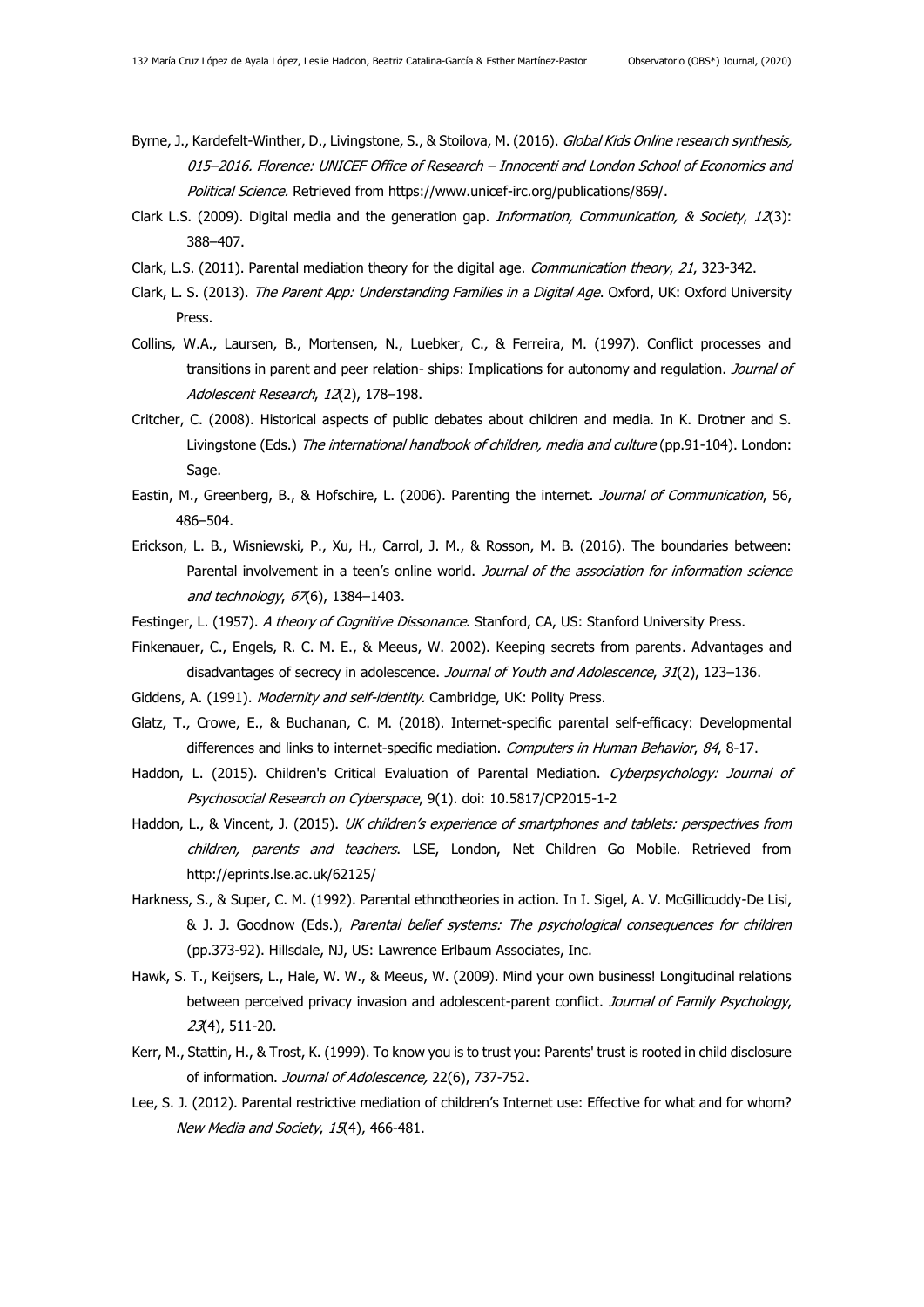- Livingstone, S., & Helsper, E. J. (2008). Parental mediation of children's internet use. Journal of Broadcasting & electronic Media, 52(4), 581-599.
- Livingstone, S., Haddon, L., & Görzig, A. (Eds.). (2012). Children, risk and safety on the internet: research and policy challenges in comparative perspective. Bristol, UK: Policy Press.
- Livingstone, S., Mascheroni, G., Dreier, M., Chaudron, S., & Lagae, K. (2015): How parents of young children manage digital devices at home: The role of income, education and parental style. London, UK: EU Kids Online, LSE.
- Livingstone, S., Ólafsson, K., Helsper, E., Lupiáñez-Villanueva, F., Veltri, G.A., & Folkvord, F. (2017). Maximizing opportunities and minimizing risks for children online: The role of digital skills in emerging strategies of parental mediation. Journal of communication, 67, 82-105.
- López de Ayala López, M.C. & Haddon, L. (2018). The parental mediation strategies of parents with young children. Media@LSE Working Paper Series, 50, 1-26.
- Lwin, M. O., Stanaland, A. J. S., & Miyazaki, A. (2008). Protecting children's privacy online: How parental mediation strategies affect website safeguard effectiveness. Journal of Retailing, 84(2), 205-217.
- Mascheroni, G., & Haddon, L. (2015). Children, risks and the mobile internet. In Y. Zheng (Ed.), *Encyclopedia* of mobile phone behavior (pp.1409-1418). Hershey PA, US: IGI Global.
- Mesch, G.S. (2009). Parental mediation, online activities, and cyberbullying. CyberPsychology & Behavior, 12(4), 387-393.
- Nikken, P., & Schols, M. (2015). How and why parents guide the media use of young children? Journal of Child and Family Studies, 24(11), 3423–3435.
- Núñez-Ladevéze, L., & Pérez-Ornia, J. R. (2002). Los gustos de la audiencia infantil y la producción televisiva: El conflicto pragmático de los responsables de la audiencia infantil. [The likes of the children's audience and television production: The pragmatic conflict of those responsible for the children's audience]. Reis: Revista Española de Investigaciones Sociológicas, 99, 113-143. R
- Padilla-Walker, L. M., Coyne, S. M., Fraser, A.M., Dyer, W. J., & Yorgason, J. B. (2012). Parents and adolescents growing up in the digital age: Latent growth curve analysis of proactive media monitoring. Journal of Adolescence, 35(5), 1153-1165.
- Parra, A., & Oliva, A. (2006). Un análisis longitudinal sobre las dimensiones relevantes del estilo parental durante la adolescencia. Infancia y Aprendizaje, 29, 453-470.
- Sasson, H., & Mesch, G. S. (2019). Parenting mediation. In R. Hobbs and P. Mihailidis (General Editors), The international encyclopedia of media literacy. Hobroken, NJ, UK: John Wiley & Sons, Inc.
- Shin, W. (2015). Parental socialization of children's internet use: A qualitative approach. New Media & Society,  $17(5)$ , 649-665.
- Shin, W., & Lwin, M. O. (2017). How does "talking about the Internet with others" affect teenagers' experience of online risks? The role of active mediation by parents, peers, and school teachers. New Media & Society, 19(7), 1109-1126.
- Sonck, N., Nikken, P., & de Haan, J. (2013). Determinants of internet mediation: A comparison of the reports by Dutch parents and children. Journal of Children and Media, 7, 96-113.
- Symons, K., Ponnet, K., Walrave, M., & Heirman, W. (2017). A qualitative study into parental mediation of adolescents' internet use. Computers in Human Behavior, 73, 423[-432.](http://dx.doi.org/10.1016/j.chb.2017.04.004)